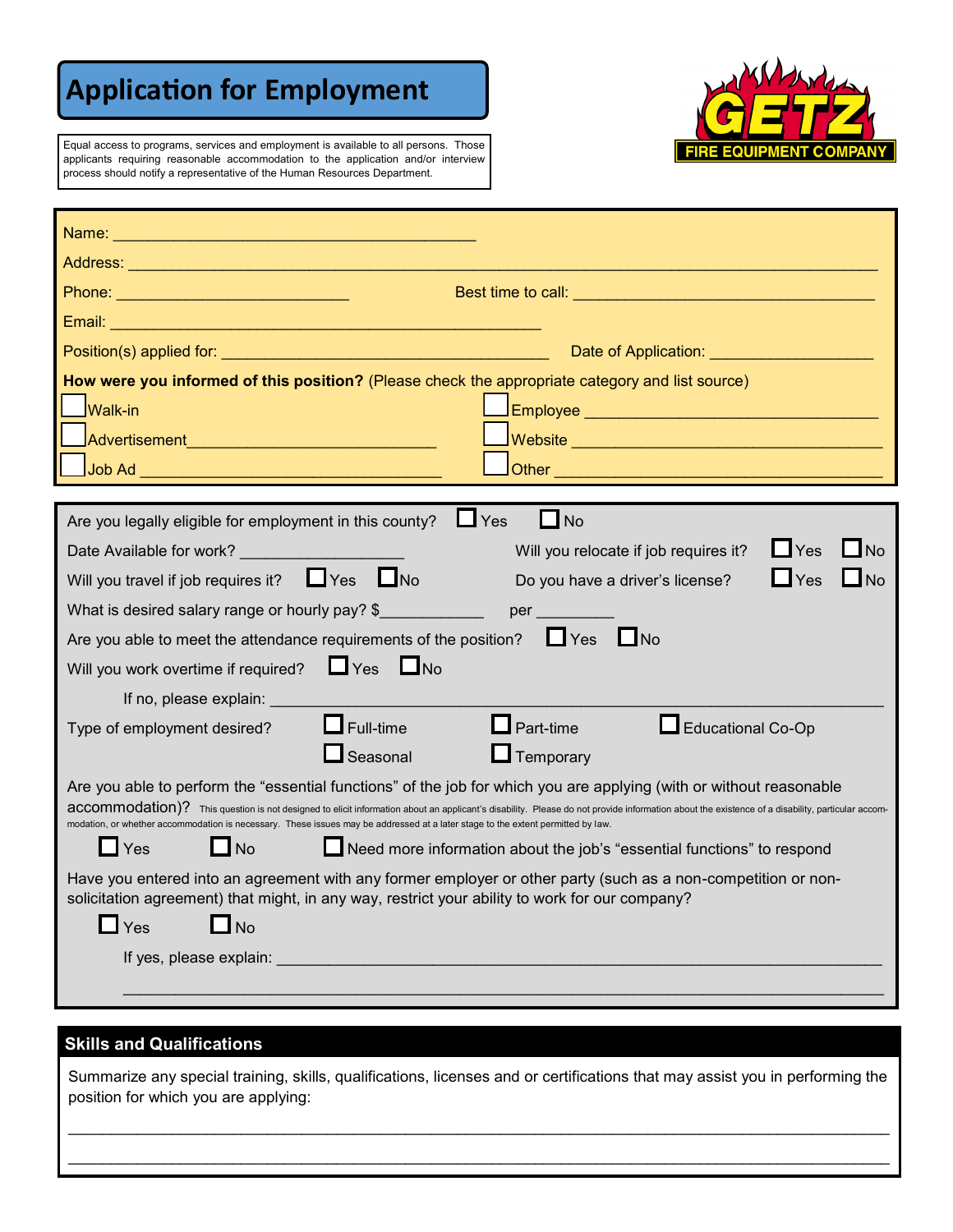## **Employment History**

Starting with your most recent employer, provide the following information.

| Employer                                                                                                                                                                                                                                                    | Telephone                                                               | Dates Employed                                                   |
|-------------------------------------------------------------------------------------------------------------------------------------------------------------------------------------------------------------------------------------------------------------|-------------------------------------------------------------------------|------------------------------------------------------------------|
| Address                                                                                                                                                                                                                                                     |                                                                         |                                                                  |
| Starting job title / final job title                                                                                                                                                                                                                        | Immediate supervisor (for most recent position)                         | May we contact for reference?<br>$\Box$ Yes $\Box$ No            |
| What is your best guess as to how this supervisor would rate your overall performance?<br>Excellent<br>Very Good<br>Good<br>If you are leaving or have left the company, please indicate your motivation to leave.<br>100% Mine<br>Mutual<br>100% Company's | Impossible to Provide<br>Fair<br>Poor<br>Options don't fit Circumstance | Summarize the type of work performed and job<br>responsibilities |
| Why did you leave?                                                                                                                                                                                                                                          |                                                                         |                                                                  |
| What did you like most about the position?                                                                                                                                                                                                                  | What did you like least about the position?                             |                                                                  |
|                                                                                                                                                                                                                                                             | $  -$                                                                   | ---------                                                        |

| Employer                                                                                                                               | Telephone                                       | Dates Employed                                                   |
|----------------------------------------------------------------------------------------------------------------------------------------|-------------------------------------------------|------------------------------------------------------------------|
| <b>Address</b>                                                                                                                         |                                                 |                                                                  |
| Starting job title / final job title                                                                                                   | Immediate supervisor (for most recent position) | May we contact for reference?<br>$\Box$ Yes $\Box$ No            |
| What is your best guess as to how this supervisor would rate your overall performance?<br>Excellent<br>Very Good<br>Good               | Impossible to Provide<br>Fair<br>Poor           | Summarize the type of work performed and job<br>responsibilities |
| If you are leaving or have left the company, please indicate your motivation to leave.<br><b>100% Mine</b><br>100% Company's<br>Mutual | Options don't fit Circumstance                  |                                                                  |
| Why did you leave?                                                                                                                     |                                                 |                                                                  |
| What did you like most about the position?                                                                                             | What did you like least about the position?     |                                                                  |

| Employer                                                                                                                        | Telephone                                       | Dates Employed                                                   |
|---------------------------------------------------------------------------------------------------------------------------------|-------------------------------------------------|------------------------------------------------------------------|
| <b>Address</b>                                                                                                                  |                                                 |                                                                  |
| Starting job title / final job title                                                                                            | Immediate supervisor (for most recent position) | May we contact for reference?<br>$\Box$ Yes $\Box$ No            |
| What is your best guess as to how this supervisor would rate your overall performance?<br>Excellent<br>Verv Good<br>Good        | Fair<br>Impossible to Provide<br>Poor           | Summarize the type of work performed and job<br>responsibilities |
| If you are leaving or have left the company, please indicate your motivation to leave.<br>100% Mine<br>Mutual<br>100% Company's | Options don't fit Circumstance                  |                                                                  |
| Why did you leave?                                                                                                              |                                                 |                                                                  |
| What did you like most about the position?                                                                                      | What did you like least about the position?     |                                                                  |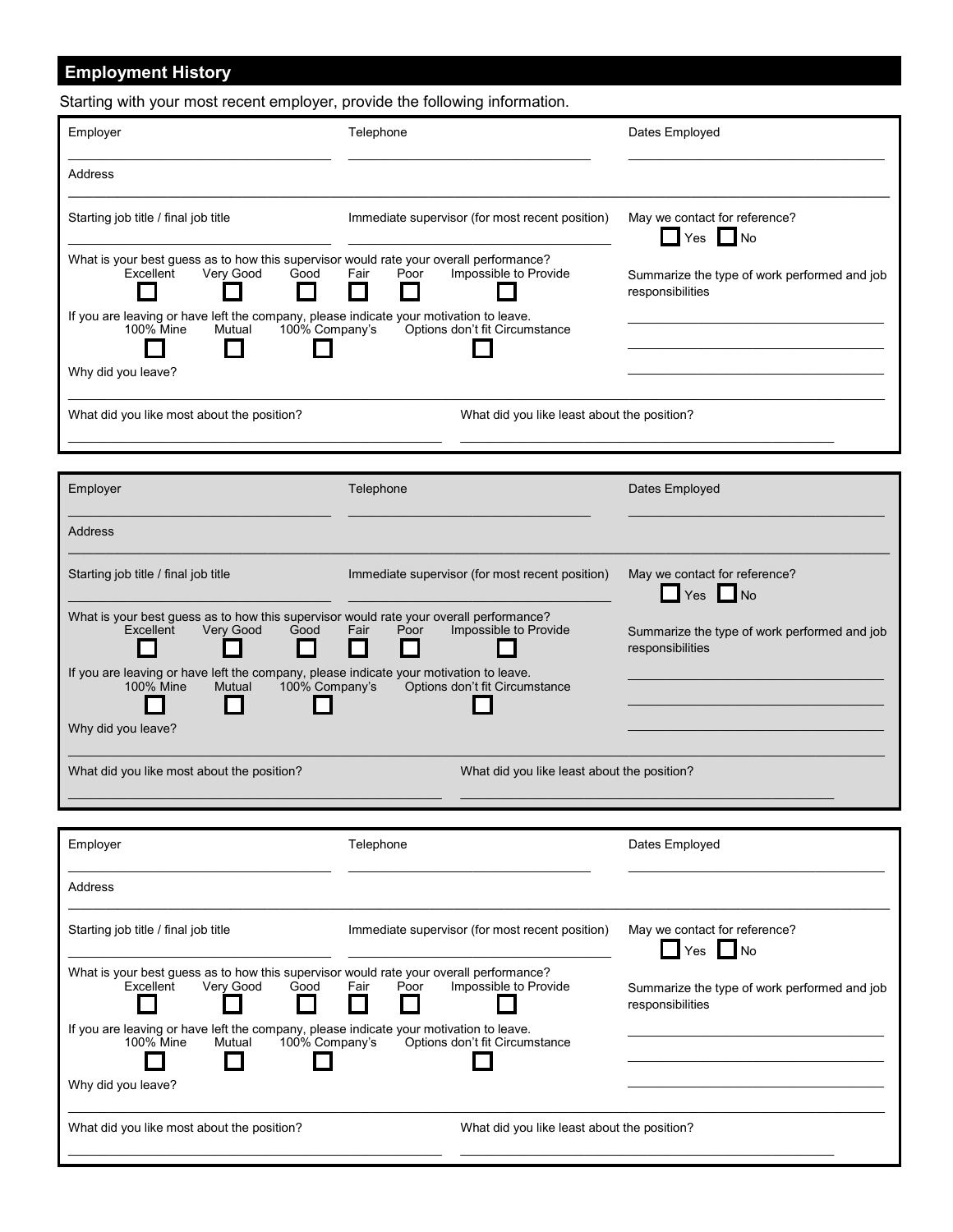| <b>Employment History (cont.)</b>                                                                                                                                                                                              |
|--------------------------------------------------------------------------------------------------------------------------------------------------------------------------------------------------------------------------------|
| Explain any gaps in your employment, other than those due to personal illness, injury or disability.                                                                                                                           |
| If Yes, please explain: The contract of the contract of the contract of the contract of the contract of the contract of the contract of the contract of the contract of the contract of the contract of the contract of the co |

## **Educational Background**

Starting with your most recent school attended, provide the following information.

| <b>School (include City and State)</b> | Years<br>Completed | <b>GPA</b> | <b>Major/Minor</b> | Phone |
|----------------------------------------|--------------------|------------|--------------------|-------|
|                                        |                    |            |                    |       |
|                                        |                    |            |                    |       |
|                                        |                    |            |                    |       |
|                                        |                    |            |                    |       |

#### **References**

List names and telephone numbers of three business/work reference who are **not** related to you and are **not** previous supervisors. If not applicable, list three school or personal references who are **not** related to you.

| <b>Name</b> | <b>Title</b> | Relationship<br>to You | Telephone | <b>Email</b> | # of<br>Years |
|-------------|--------------|------------------------|-----------|--------------|---------------|
|             |              |                        |           |              |               |
|             |              |                        |           |              |               |
|             |              |                        |           |              |               |
|             |              |                        |           |              |               |

## **Related Information**

To what job-related organizations (professional, trade, etc.) do you belong? Exclude memberships that would reveal race, color, religion, sex, national origin, genetic information, citizenship, age, mental or physical disabilities, veteran/reserve National Guard or any other similarly protected status.

| Organization | <b>Offices Held</b> |
|--------------|---------------------|
|              |                     |
|              |                     |
|              |                     |
|              |                     |